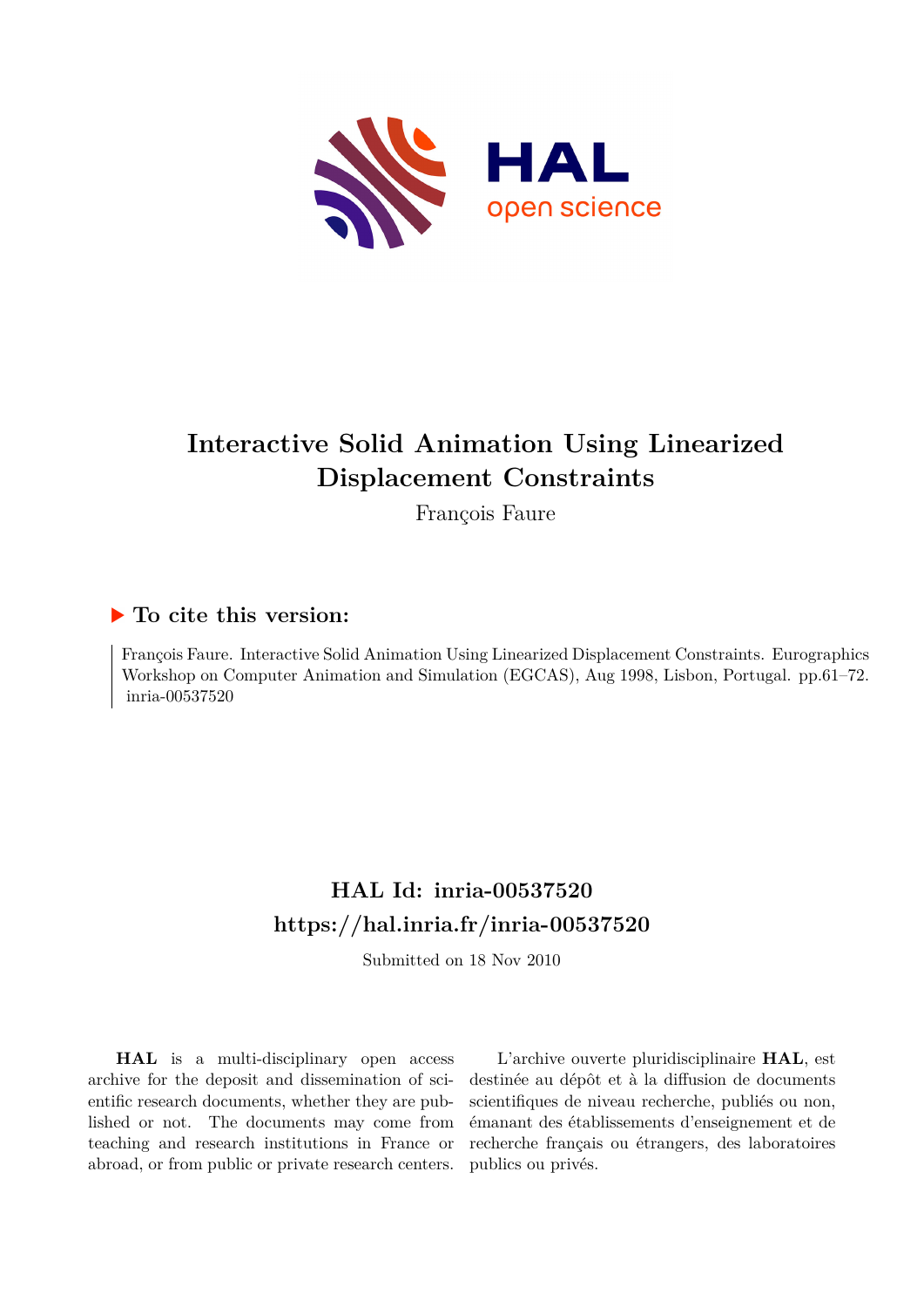# **Interactive Solid Animation Using Linearized Displacement Constraints**

François Faure Institut für Computergrafik Technische Universität, Wien

**Abstract.** We present a new approach for interactive solid animation. It allows a user to efficiently trade-off accuracy for speed, making complicated structures tractable in interactive time. Linearized displacement constraints are used in conjunction with an efficient iterative equation solver to perform the assembly of articulated solids. This allows the initialization of a scene and the correction of numerical integration errors. A robust integration scheme limits the instabilities due to approximations. Applications are shown and discussed.

## **1 Introduction**

Interactivity is a major issue in computer animation. However, interactive articulated solid animation has yet been restricted to small structures, except in special cases. This lack of interactivity may be due to the inheritage of the computer animation techniques from robotics and mechanical engineering. The primary concern of these sciences is physical accuracy rather than computation time. Fast applications such as robot control are applied to simple structures, compared with the objects we want to animate in computer graphics. Virtual reality and large interactive applications require a new approach based on the control of the computation time. Experiments show that when dragging an object, users prefer quick responses, even with low precision, than waiting a few seconds for a precise motion. This implies trading-off accuracy for speed. This idea has been extensively used for rendering. The specific problem of animation is the possible accumulation of error over time, leading to inacceptable results. Therefore, we present an approach based on fast structure assembly and stable integration scheme. By performing the assembly at the end of each time step just before displaying the scene, one can accept relatively large errors inside the time step. This tolerance allows the approximate computation of the time derivatives and the use of large time steps in the numerical integration. As a result, interactivity can be obtained for large scenes.

The remainder of this paper is organized as follows. In section 2, we briefly describe the problems of time integration applied to the simulation of articulated structures, and how they have been dealt with in the field of computer graphics. We then present an alternative approach well-known in mechanical simulation, which seems currently unused in our domain. The following sections present variants of this approach that we have developed in order to meet the needs of computer graphics. Section 3 describes an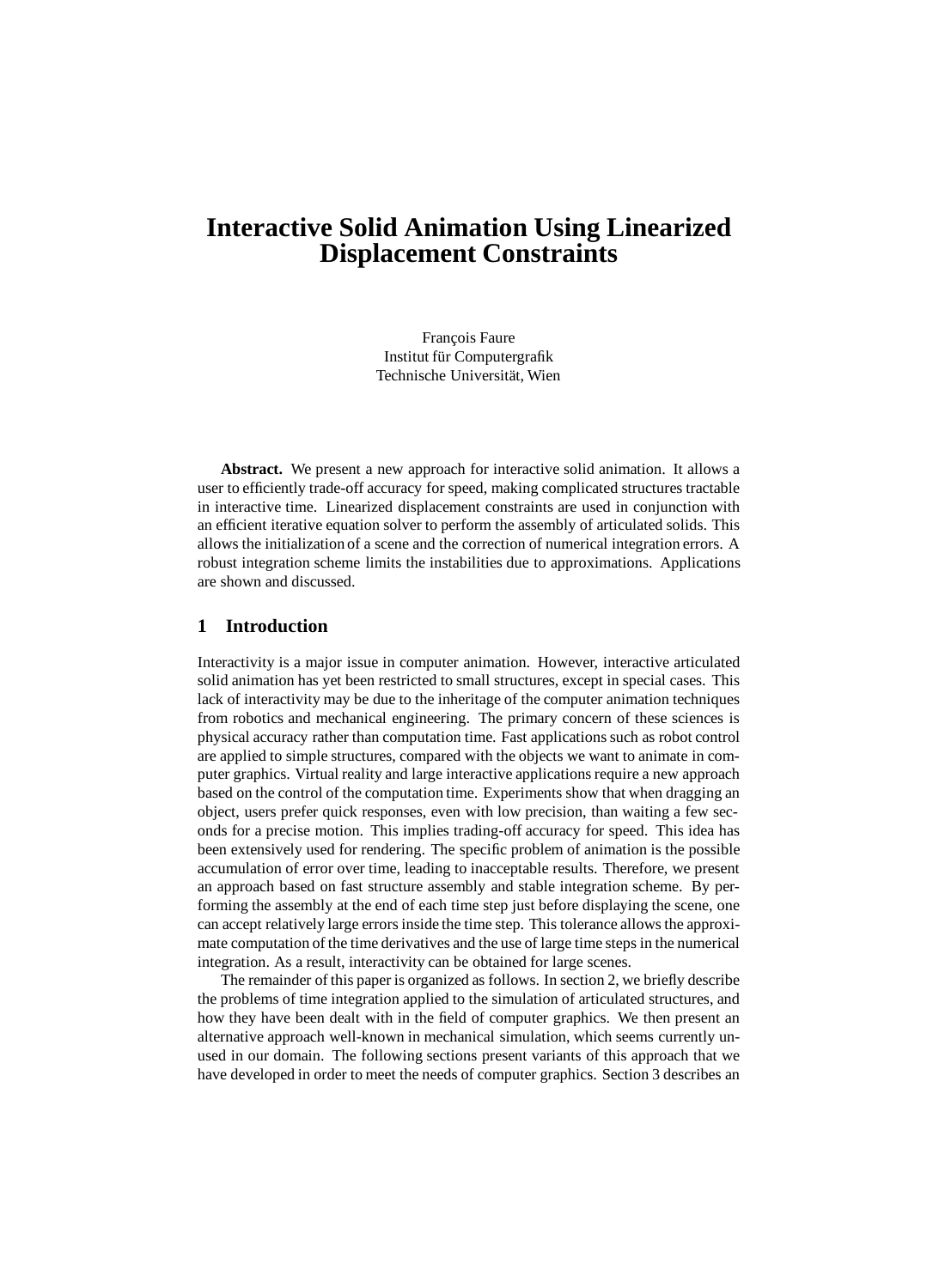assembly algorithm for complex articulated structures. Section 4 presents applications to animation such as inverse kinematics, dynamics, along with first results in trading-off accuracy for speed in computer animation.

## **2 Background and motivation**

Numerical simulation consists in integrating a differential equation over time. From a practical point of view, this requires repeatedly computing the time derivative of the system, and integrating it over a (possibly variable) time step. The laws of physics provide equations on accelerations, which allow the animation of systems of particules as ordinary differential equations (ODEs). In contrast, constrained systems such as articulated structures include joints with associated geometrical equations which must remain satisfied over time. This leads form ODEs to differential algebraic equations (DAEs), which are more difficult to handle. The DAE governing a physically-based articulated body can be expressed in matrix form as:

$$
\dot{q} = Dv \tag{1}
$$

$$
\mathbf{M}\dot{\mathbf{v}} = \mathbf{f}(t, q, \mathbf{v}) + \mathbf{J}^T(q)\boldsymbol{\lambda} \tag{2}
$$

$$
0 = g(t, q) \tag{3}
$$

where  $q$  is the set of coordinates,  $M$  the mass matrix associated with the coordinates,  $f$  represents the external forces,  $g$  the geometrical constraints, and  $J$  the derivative of g with respect to the coordinates, also called the Jacobian of the constraints. Matrix  $D$  relates the velocities to the derivatives of the coordinates, e.g. angular velocity to quaternion derivatives. The exponent T represents matrix transposition. The vector  $\lambda$ gathers the independent components of the constraint forces, acting along the directions of the geometrical constraints. In the remaining of the paper, we use bold letters to denote global vectors and matrices, gathering values related to all the joints or solids of the articulated bodies.

Differentiating twice equation (3) and substituting into equation (2) provides

$$
\ddot{g} = J M^{-1} (f + J^T \lambda) + a_v = 0 \tag{4}
$$

where  $a_v$  is the velocity-dependent part of the relative accelerations. Solving equation (4) provides the constraint forces  $\lambda$ , then the time derivatives through equations (2) and (1). Using the derivatives, we can compute a new position using:

$$
\boldsymbol{x}(t+dt) = \boldsymbol{x}(t) + \boldsymbol{\phi}(t, \boldsymbol{x}(t), dt)
$$

where  $\phi$  represents an integration scheme such as Euler or Runge-Kutta. Unfortunately, all integration schemes introduce more or less drift, i.e. equation (3) and its first derivative are no more satisfied at time  $t + dt$ , even if we start from a consistent state at time  $t$ . This drift eventually results in solids moving apart from each other without meeting the joint constraints, and it can quickly become visible. The drift is restricted to loop closures if relative coordinates are used.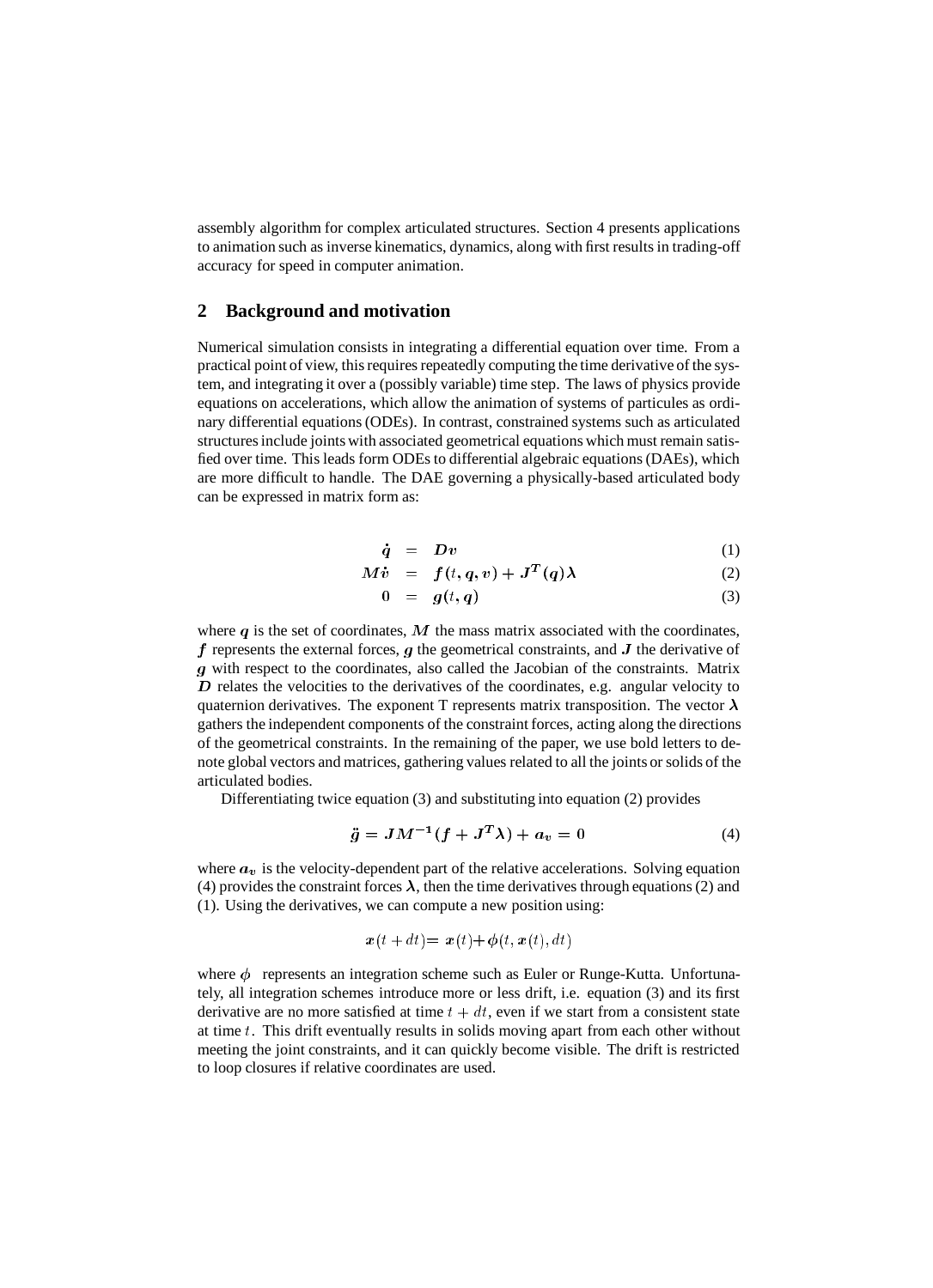In order to keep the drift within reasonable values, *Baumgarte stabilization* is very popular[3, 2, 8]. It consists in using a modified version of equation (4), namely:

$$
\ddot{g}=JM^{-1}(f+J^T\lambda)+a_v=\gamma_1g\!+\!\gamma_2g
$$

where  $\gamma_1$  and  $\gamma_2$  are parameters provided by the user, and the vectors g and g straightforwardly computable at each time step. This perturbation acts much like damped springs applied to each constraint. This method has also shown capabilities of assembling articulated solids[2]. Unfortunately, the values of  $\gamma_1$  and  $\gamma_2$  are difficult to set. Too weak, they do not prevent the drift from reaching inacceptable values. Too high, they induce instabilities due to time sampling. The optimal compromise can be very difficult to find. In many cases, the stiffness induced by this method makes the use of small time steps necessary, thus reducing the computational efficiency.

More recently, efficient alternative approaches have been proposed, introducing the principle of *post-stabilization*[1, 4]. The basic idea is to proceed in two steps:

- starting from  $(q(t), v(t))$ , integrate the velocities and accelerations over the time interval dt using your favorite integration scheme, e.g. Runge-Kutta, and denote the result  $(\tilde{q}(t + dt), \tilde{v}(t + dt))$
- perform *post-stabilization*in order to meet the geometric constraints and their first derivatives:

$$
q(t + dt) = \tilde{q}(t + dt) - \delta q \tag{5}
$$

$$
v(t+dt) = \tilde{v}(t+dt) - \delta v \tag{6}
$$

The computation of the correction terms is explained in section 3.3. This approach frees the user from tuningarbitrary stabilization parameters, and experiments have shown better stability than Baumgarte stabilization[4]. The authors show that if the truncation error of the integration scheme is  $O(dt^{p+1})$  then the drift is  $O(dt^{2(p+1)})$ .

In this paper, we provide three contributions to this approach. First, we generalize the position stabilization (eq.5) to an iterative assembly algorithm. This allows the automatic initialization of scenes including complex geometric constraints.

Second, we include the assembly method in a simple integration scheme which makes no explicit use of velocity. This avoids performing the velocity stabilization (eq.6), which results in more computational efficiency. This also avoids us to derive noisy input data such as coordinates of 3D trakers.

Finally, we investigate the capabilities of post-stabilization for purposes of interactivity instead of precision. It is commonly admitted in mechanical engineering that the fourth-order Runge-Kutta integration scheme is the most efficient in most practical cases[10]. This requires computing four derivatives at each time step. Performing standard post-stabilization requires two additional dynamic solutions. Our approach is perticularly useful when, for purposes of interactivity, we can not afford even *one* dynamic solution within an animation step.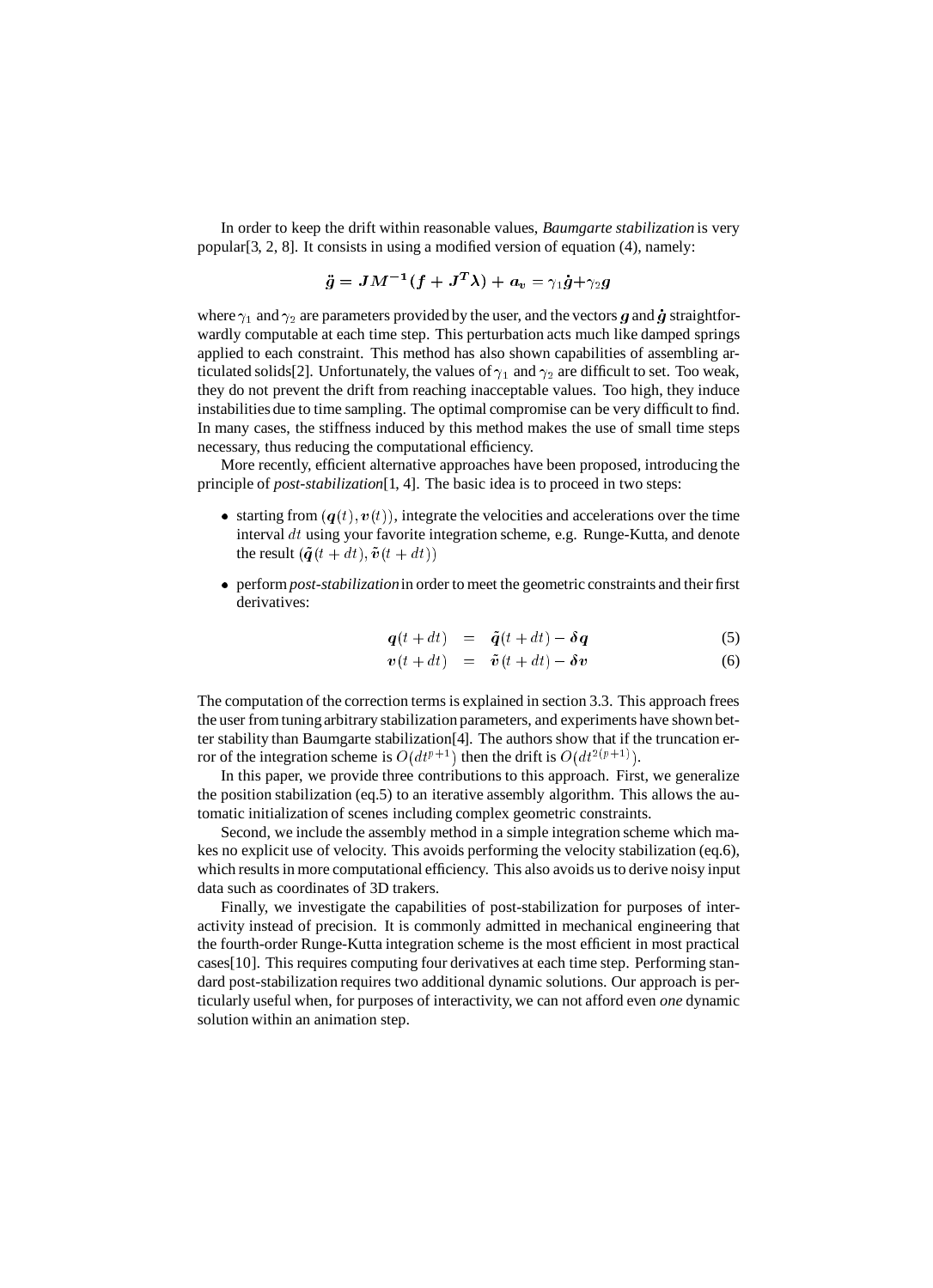

Figure 1: Our model applied to a joint with one translation and one rotation allowed. The two reference frames of this joint are centered on  $P_1$  and  $P_2$ , with their direction aligned with the main axes of the joint. The solids are centered on  $O_1$  and  $O_2$ , and the absolute coordinate system on  $O<sub>0</sub>$ . The full and empty disks respectively denote translation and rotation constraints.

## **3 Fast assembly of articulated structures**

Structure assembly can be used either to initialize complicated scenes including closed loops, or to correct positions after time integration. We first present our joint model, which allows us to compute geometric constraints for a wide variety of joints. We then show how to obtain a linearized geometric equation by writingit as a kinematic equation. Then we turn the non-square kinematic equation system into a square dynamics equation system. We finally describe the assembly algorithm.

#### **3.1 Joint model and kinematic equations**

We consider two solids represented by their local frames  $S_1$  and  $S_2$  centered on  $O_1$  and  $O_2$ , respectively. An example is shown in figure 1. The positions of the solids are defined with respect to a reference frame  $(O_0, S_0)$ . Let the solids be bound by a joint  $L_{12}$ . We represent this joint using two local frames  $L_1$  and  $L_2$  attached to  $S_1$  and  $S_2$  and centered in  $P_1$  and  $P_2$ , respectively. The geometric constraints between  $L_1$  and  $L_2$  define the type of the joint. A universal joint requires  $P_1$  and  $P_2$  to remain equal, whereas a plane-to-plane joint requires that one plane fixed in  $L_1$  coincides with one plane fixed in  $L_2$ .

The velocities have to be consistent with the constraints. For simplicity, a good choice is to express the kinematic equations at the center of one of the joint frames, this frame being aligned with the motion constraints. Expressing the relative velocity between solids  $S_i$  and  $S_j$  at point  $P_i$  provides:

$$
v_{ij} = v_i(P_i) - v_j(P_j)
$$
  
=  $v_i(O_i) + \omega_i \times O_i P_i - v_j(O_j) - \omega_j \times (O_j P_j + P_j P_i)$   

$$
\omega_{ij} = \omega_i - \omega_j
$$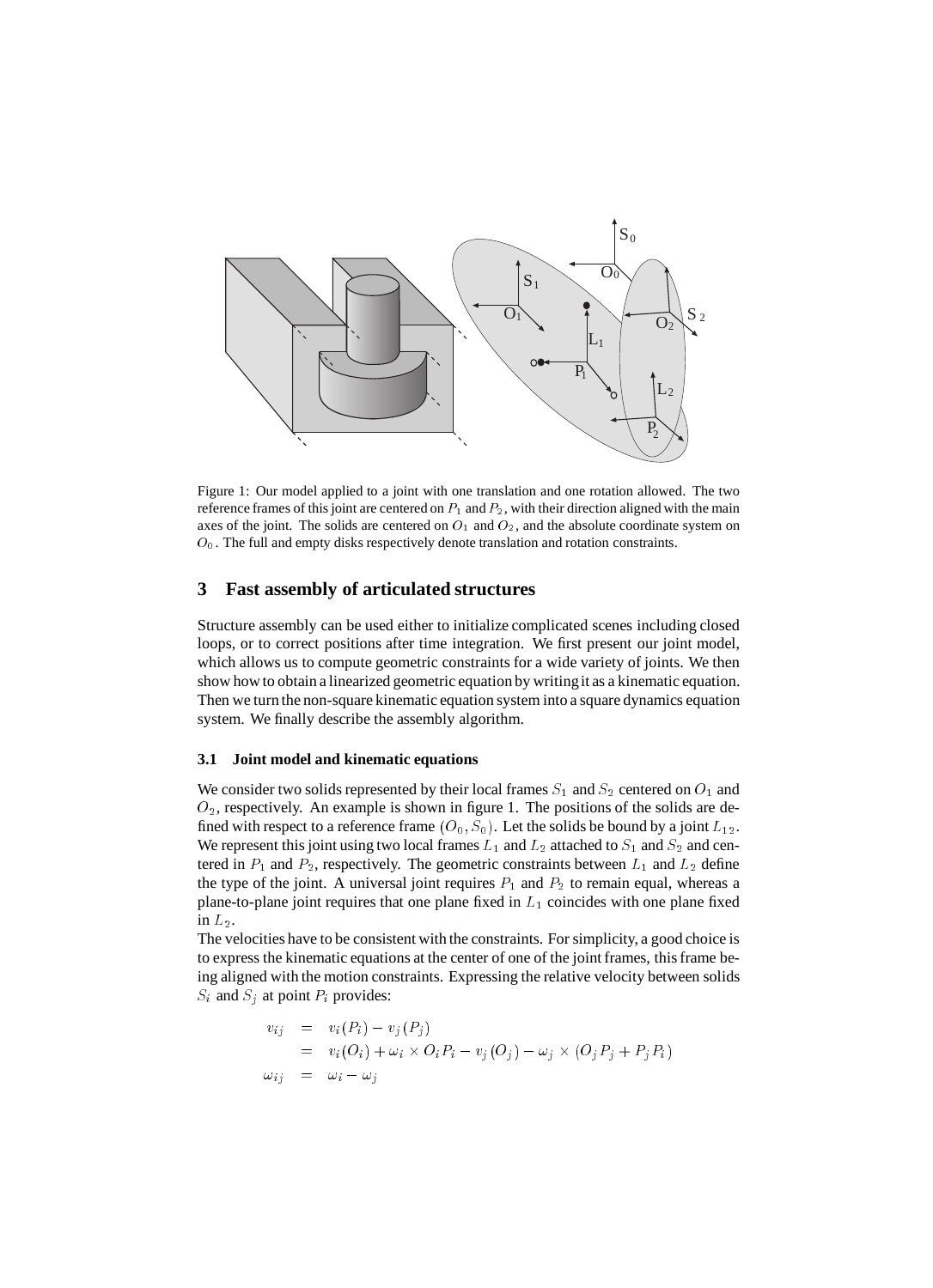Table 1: Kinematic constraints associated with different types of joints. A cross denotes the presence of a kinematic constraint along the associated direction. Translation and rotation directions are denoted using em t and em r, respectively. We chose arbitrarily the vector  $i$  as the main axis of the joint.

| joint type             |          | tk       | ri       |  |
|------------------------|----------|----------|----------|--|
| universal              | ×        | $\times$ |          |  |
| pin                    |          | ×        |          |  |
| cylindrical            |          | ×        |          |  |
| prismatic              |          | ×        | $\times$ |  |
| ball-socket            |          | $\times$ |          |  |
| smooth surface contact | $\times$ |          |          |  |

The kinematics equations associated with a joint including  $n_t$  translation constraints and  $n_r$  rotation constraints can be written as:

$$
v_{ij}(P) t_k = c_k \quad 1 \le k \le n_t \tag{7}
$$

$$
\omega_{ij} \cdot r_k = c_k \quad n_t < k \le n_t + n_r \tag{8}
$$

where  $t_k$  and  $r_k$  are translation and rotation constraint directions. The scalars c are the values of the velocity constraints in translation or rotation. These values are null for perfect joints. Table (1) shows the kinematic constraints associated with some common joints. Further work will include dependent constraint directions such as screws.

Generally, there is a whole space of velocities consistent with the constraints, and we want to compute the consistent velocities which are the nearest to given values. The sets of equations (7,8) related to all the joints of the scene can thus be gathered in the following matrix equation:

$$
J\delta v = \dot{c} - Jv \tag{9}
$$

where v is the current global velocity vector and  $\delta v$  is a velocity correction necessary to reach the space of consistent velocitites. The solution of the equation system is explained in section 3.3. Using relative coordinates, only the loop closures require the solution of a kinematic equation, the acyclic constraints being implicitely satisfied.

#### **3.2 Linearized geometric equations**

Starting from an inconsistent state, we want to compute new positions satisfying the geometric constraints. Geometric equations are generally difficult to solve because they involve nonlinear equations including sine functions. We obtain a linear equation by integrating a kinematic equation over a virtual time step  $dt^*$ :

$$
J\delta v dt^* = b \tag{10}
$$

where  **is the displacement constraints necessary to cancel the errors. We explain at** the end of this section how to compute the displacement constraints. The solution of the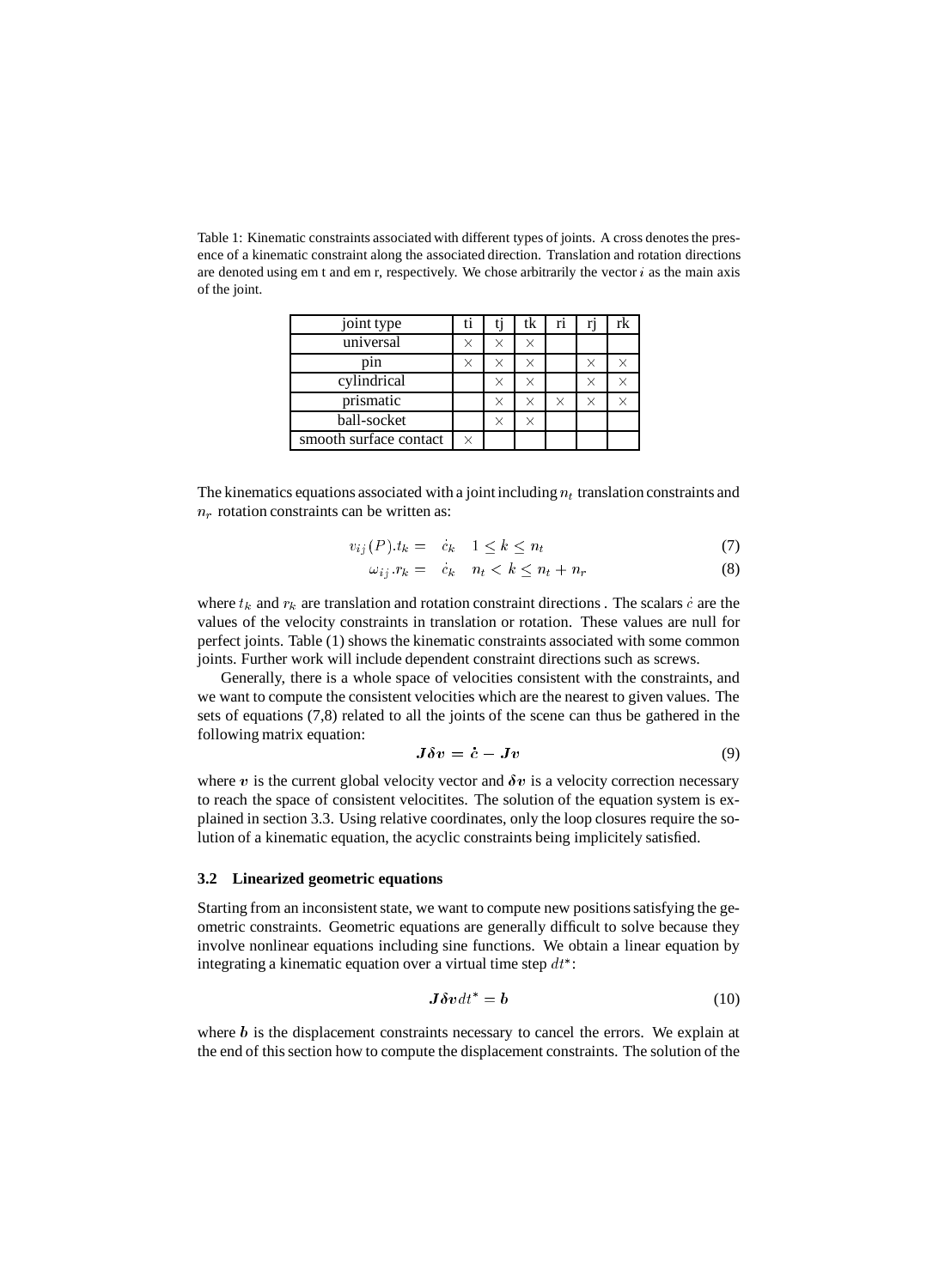equation provides the unknown vector  $\delta v dt^*$ . The coordinate corrections are straightforwarly obtained using equation (1):

$$
\boldsymbol{\delta q = D\boldsymbol{\delta}{v}{d}{t}^{\ast}}
$$

The solution of the linearized equation system is good approximation of the real solution when small displacements are involved. We do not explicitely use the virtual time step since its value is arbitrary.

Now we show a simple way of computing the displacement constraint . This requires representing the relative rotation of the two joint coordinate frames as  $\omega_{ij} dt^*$ . The relative translation  $\delta_{ij}$  and the relative rotation  $R(L_i, L_j)$  can be computed using transitivity:

$$
\delta_{ij} = P_i P_j = P_i O_i + O_i O + O O_j + O_j P j
$$
  

$$
R(L_i, L_j) = R(L_i, S_i) . R(S_i, S_0) . R(S_0, S_j) . R(S_i, L_j)
$$

where the operator  $R$  is your favorite rotation model (quaternions, matrices, Euler angles...) and the dot denotes the appropriate transitivityoperator. We then turn the relative rotation into an (axis,angle) form where the axis is a unit vector, and finally turn it into a three dimensional vector defined as the axis multiplied by the angle, that we call  $\bar{\omega}_{ij}$ . Projecting the relative rotation and translation to the corresponding constraint directions provides the values of the geometric constraint errors. The displacement constraints are, for each joint, the opposite of the geometric errors:

$$
b_k = -\delta_{ij} \cdot t_k \quad 1 \le k \le n_t
$$
  

$$
b_k = -\overline{\omega}_{ij} \cdot r_k \quad n_t < k \le n_t + n_r
$$

#### **3.3 From kinematics to dynamics**

Since the number of constraints is independent on the number of coordinates, the Jacobian matrix is typically non-square. A way of regularizing the equation system is to use constraint forces to move the solids. This leads from kinematics to dynamics. In dynamics, each solid  $S_i$  obeys the fundamental principle:

$$
f_i = M_i v_i \tag{11}
$$

where  $f_i$  and  $\ddot{q}_i$  are six-dimensional vectors denoting force and acceleration, and  $M_i$  the mass matrix of  $S_i$ . A common assumption about constraint forces is that they act along the constraint axes. This derives from the principle of virtual works applied to perfect joints. In this case, the forces applied to the solids by the constraints are simply  $J^T \lambda$ where the vector  $\lambda$  gathers all the constraint forces. This leads to the equation system:

$$
\begin{pmatrix}\nM & -J^T \\
-J & 0\n\end{pmatrix}\n\begin{pmatrix}\n\delta \dot{v} \\
\lambda\n\end{pmatrix} =\n\begin{pmatrix}\n0 \\
-b\n\end{pmatrix}
$$
\n(12)

where the first line is Newton's law restricted to the constraint forces, and the second line is the kinematics equation. Vector  $\boldsymbol{b}$  is the relative acceleration correction. It is the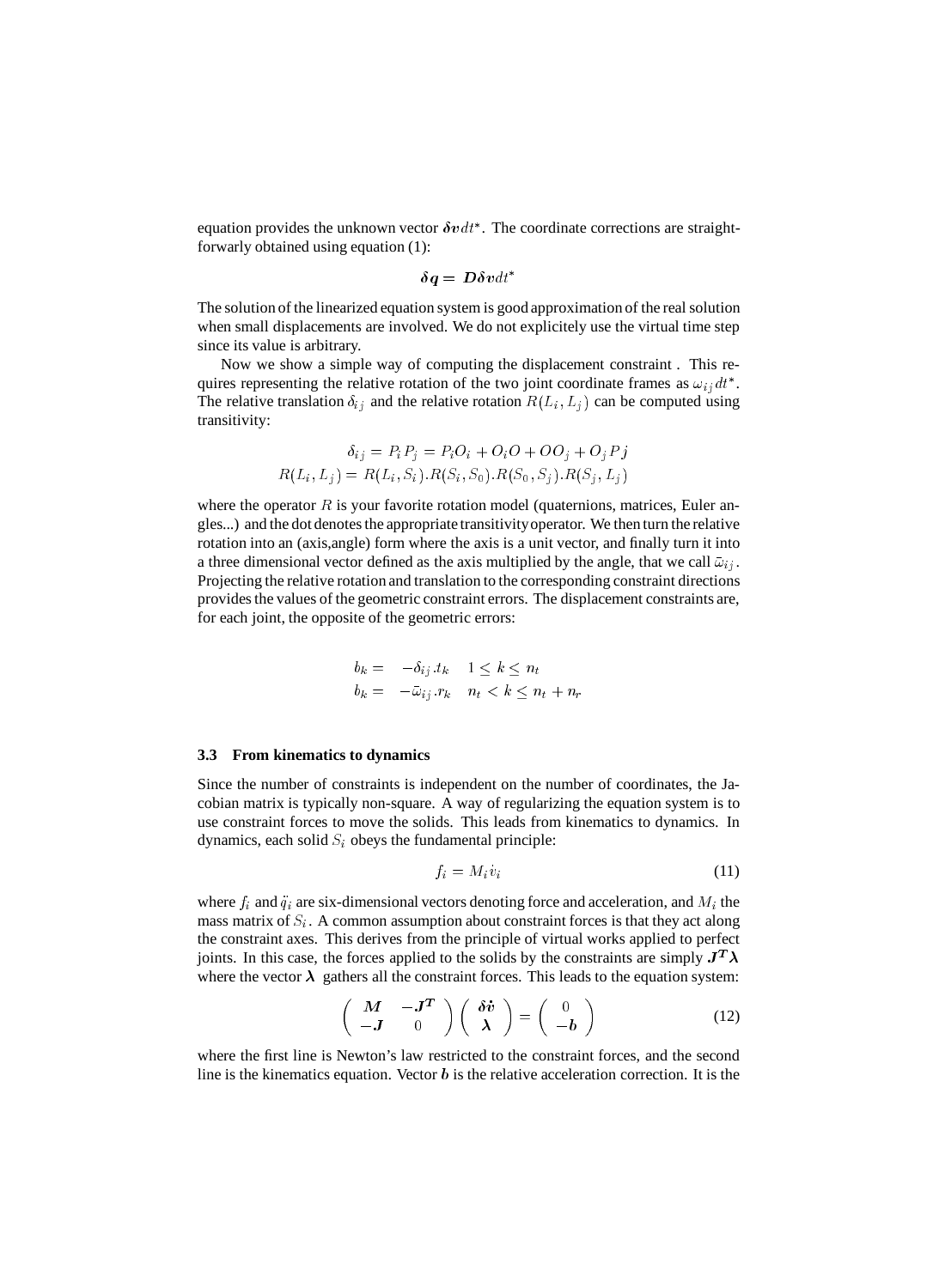opposite of the relative acceleration which would occur along constrained directions if null constraint forces were applied. Vector  $\lambda$  represents the unknown constraint forces necessary to enforce the kinematic constraints. They result in an acceleration correction  $\delta v$ . The equation system (12) is square and models physical interactions between the solids. Absolute coordinates involve a diagonal mass matrix, whereas relative coordinates require computing the entries of a dense matrix. In both cases, matrix  $M$  is symmetric positive definite. It is thus possible to perform a substitution of the first line into the second one to obtain a new, reduced equation system:

$$
A\lambda = b, \quad with \quad A = J M^{-1} J^T \tag{13}
$$

The corrections can then be computed as

$$
\delta v = M^{-1}J^T(JM^{-1}J^T)^{-1}b
$$

Note that using the identityas a mass matrix is equivalent with performing a left pseudoinverse solution, well-known in kinematics[6]. This is our motivation for performing a dynamic solution: it is a straightforward generalization of the standard kinematics approaches, and it allows us to compute physically realistic motions. Corrections of velocities or positions are computed in a similar way when performing post-stabilization.

#### **3.4 The fast assembly algorithm**

Starting from a state q, the assembly is performed by adding to vector q an increment  $\delta q$ computed by the function *correction*. This function, which pseudocode is given below, computes iteratively a position correction necessary to meet the constraints. At each iteration, it solves a linear system similar with equation (12), except that positioncorrections are computed instead of acceleration corrections. This linear system is a fist-order approximation of the geometric equations. Several iterations may thus be necessary. The computation of the correction terminates as soon as a displacement satisfying all the geometric constraints up to a given precision has been computed. This is checked by the boolean function *geometryOk*. The algorithm can also terminate after a given number of iteration have been performed. The procedure *compute entries* computes the entries of matrices  $M, J$  and the displacement constraint  $b$  corresponding to given coordinates.

```
correction(q){
    \delta q = 0compute entries(q, M, J, b)
    while not geometryOk(b){
        g_0 + \equiv M^{-1}J^{-1}(JM^{-1}J^{-1})^{-1}bcompute entries(q + \delta q, M, J, b)
    graduate and the contract of the contract of
    return \delta q\}
```
In contrast with differential approaches[2, 7], our assembly process is not delayed through time and thus allows the display of accurate geometry at any animation step. In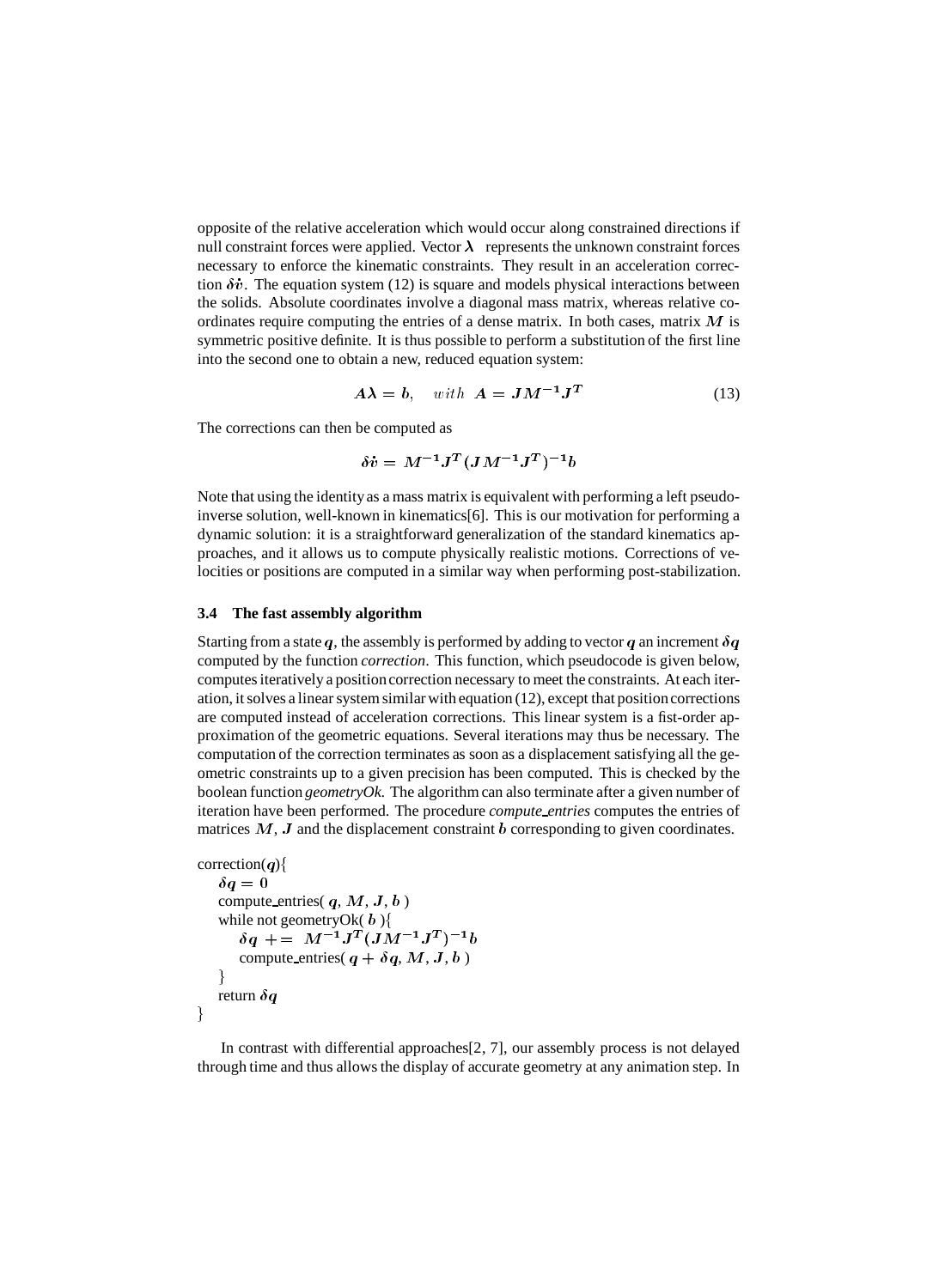

Figure 2: Example of convergence of the assembly method. The geometric constraints state that the endpoints of the bar have to coincide with the centers of the disks.

contrast with kinematical approaches  $[6, 11]$ , it makes use of mass and it is thus compatible with dynamics.

In practice, the convergence of the algorithm is fast (see example in figure 2), except if the rotations reach high values. In this case the linear approximation is too poor and the system may enter an endless process. To solve this problem, we simply truncate excessive rotations. Empirically, 0.8 radians seems a good value.

At each iteration, the linear equation equation (13) is solved using the biconjugate gradient algorithm[9]. Instead of computing explicitly a decomposition of the matrix  $JM^{-1}J^T$ , the algorithm solves the equation system by performing a sequence of matrix products. Using absolute coordinates allows the use of matrix sparsity, providing a good efficiency. The biconjugate gradient algorithm performs an iterative minimization of the error. This allows the termination of the algorithm to occur as soon as the desired precision is reached, using various norms, or after a given number of iterations have been performed. Moreover, this algorithm handles indefinite equation systems, and computes a least-square solution in case of inconsistent constraints.

The computation of the correction is twice iterative: each loop traversal involves an iterative solution of a linear equation system. Limiting the number of iterations allow the user to trade-off accuracy for speed, which is useful when applied to complex structures. An example of complex assembly is shown in figure (3). This scenes includes 758 scalar constraints. Six iterations aree used to perform the assembly, each of them limited to 30 conjugate gradient iterations. The computation time is less than one second on a standard SGI O2 workstation.

### **4 Applications to animation**

#### **4.1 Inverse kinematics**

We apply our articulated body method to a VR environment including 3D hand-trackers with buttons. This allows us to interactively catch, drag and release objects. A straightforward application is inverse kinematics. A joint binding the tracker and the solid pointed by the traker is created when the button is clicked. As long as the button remains pressed, the position and orientation of the joint is updated according to the position of the traker. Applying the assembly algorithm allows the structure to "follow" the tracker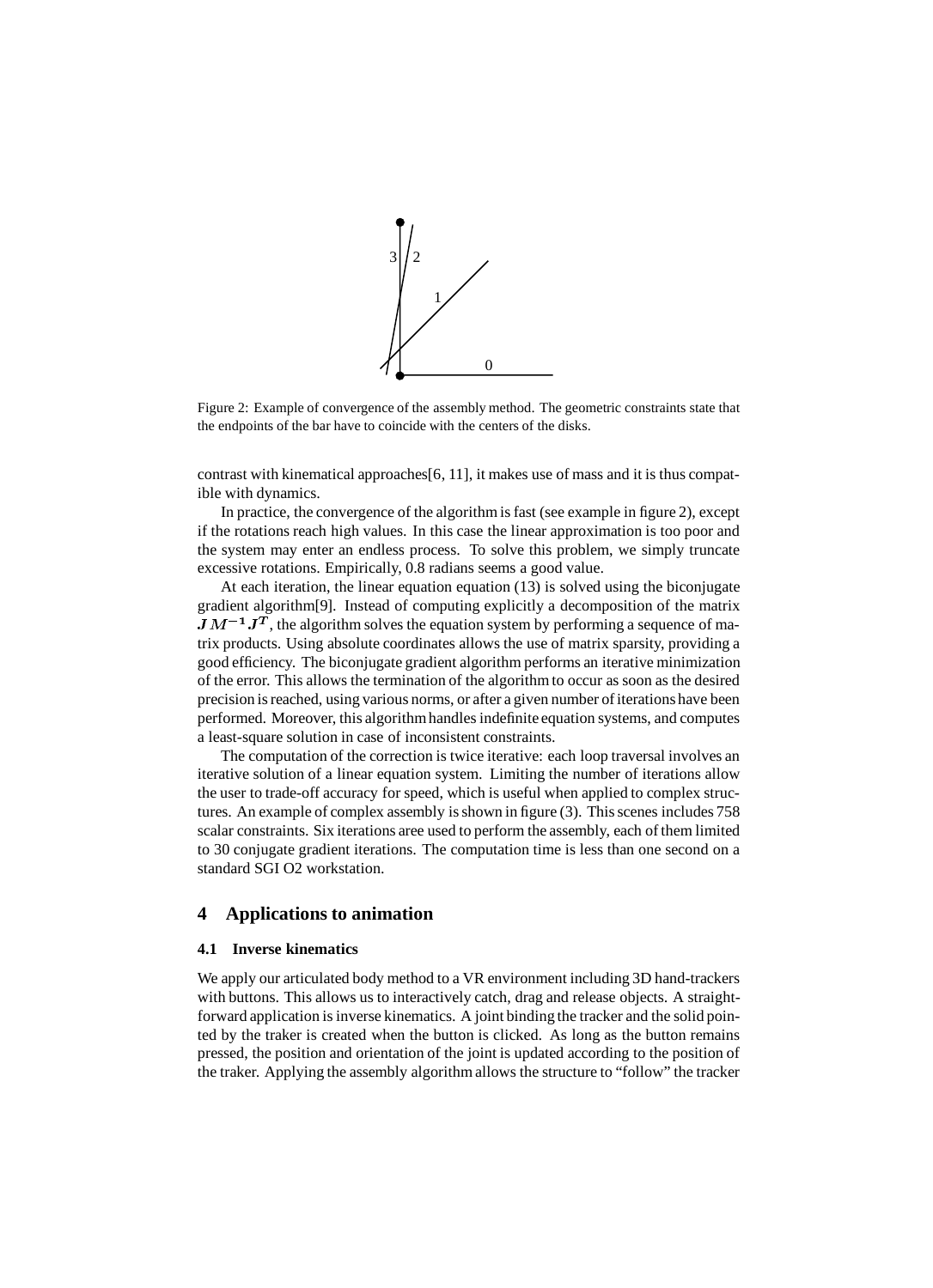

Figure 3: Complex assembly. We want to bind the hands and feet of the different-sized characters.

according to the geometric constraints. A null inverse mass is applied to the tracker, so that only the other objects can be corrected.

#### **4.2 Dynamics**

In dynamics, the forces are responsible for the accelerations of the solids. The velocities remain unchanged in case of null forces. So far, we have not yet introduced velocities in the system. Velocities are difficult to compute from 3D traker input since the trackers generally measure only positions. Numerical derivation is dangerous because noisy data induce instability. The problem is even harder when dealing with accelerations. Filtering the data is not a satisfying solution because it introduces disturbing delays. To avoid this problem, we apply Stoermer's integration scheme[9], which makes no explicit use of velocities, using the previous displacements  $\Delta q$  instead. This integration scheme can be written as:

 $\Delta q(t + dt) = \Delta q(t) + \ddot{q} dt^2$  $q(t + dt) = q(t) + \Delta q(t + dt)$ 

This integration scheme requires an initialization of  $\Delta q$ , e.g.  $\Delta q(0) = \dot{q}(0)dt + \frac{1}{2}dt^2\ddot{q}$ . It fits perticularly well with our assembly approach. We perform the assembly at the end of each time step so that the geometric errors arising from numerical integration are canceled before displaying the scene. The position increment vector is updated as well as the positions themselves. The pseudocode for a simulation step is as follows:

```
step(\mathrm{d}t)\Delta q + = M^{-1} f dt^2q + = \Delta q\delta q = correction(q)
    q + = \delta q\Delta q + = \delta q
```
 $\}$ 

Note the extreme simplicity of this animation scheme. We do not even compute accelerations compatible with the constraints. Rather, only external forces are considered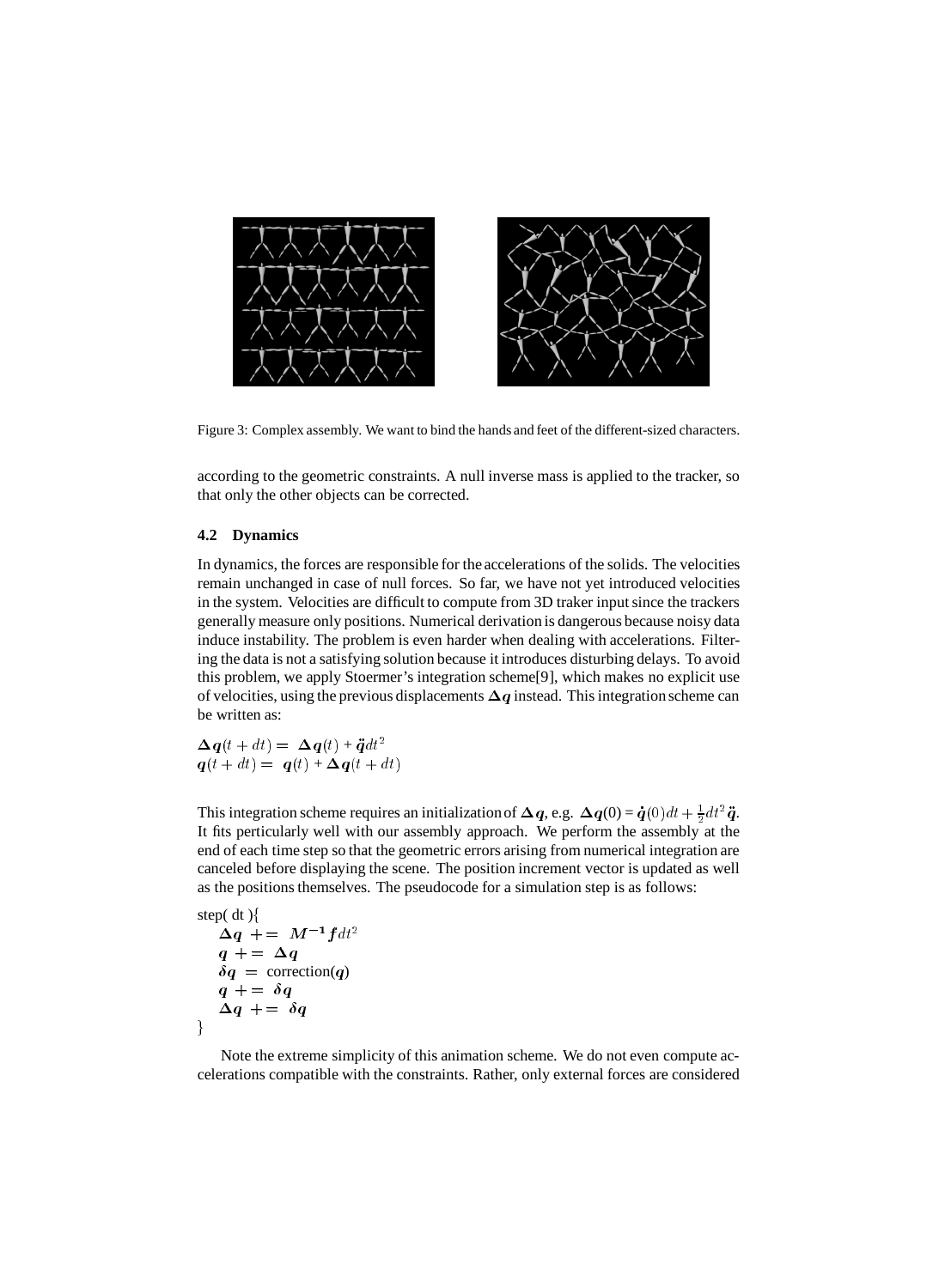

Figure 4: Our method applied to a simple example. A particle is constrained to remain on a fixed circle. It first moves according to its previous motion (in this example, there are no external forces applied). Then a correction  $\delta q$  is applied in order to meet the constraint. The displacement  $\Delta q$  is updated accordingly.

in vector  $f$ , the solid first move as if they were free, and their positions (and displacements) are corrected at the end of each time step. This results in correcting simultaneously acceleration and numerical integration errors, and allows performing large time steps. An illustration is shown in figure 4. Note that the updated "velocity" is the displacement between two positions compatible with the constraints. Contrary with Baumgarte stabilization, this method induces few velocity in the directions of the geometrical constraints. As a result, the method is much more robust to large time steps.

Compared with previous related work[5], the efficiency of our method comes from the use of the biconjugate gradient algorithm, along with a robust integration scheme.

We validated this integration scheme using numerous experiments involving isolated articulated bodies. Energy and momentum remain constant up to machine roundoff precision. Bodies linked to the ground may suffer from energy variations, similarly with what happens using other integration schemes. The limits of this approach are reached when strong forces generate large displacements requiringlarge corrections. In this case, numerical roundoffs and linear approximations may result in jerky motion, unless short time steps are used. Further work will include acceleration correction.

#### **4.3 Trading-off accuracy for speed**

Interactivity is necessary in applications such as virtual reality. Our iterative approach allows the user to tune the level of interactivity by limiting the computation time. The number of assembly iterations can be set to one for high interactivity, while three are generally enough for high precision. The number of conjugate gradient iterations can often be reduced to a surprisingly small number compared with the theoretical number, which is equal to (at most) the number of constraints. Applied to the articulated structure in figure 5 including 56 solids and 261 scalar constraints, 2 geometrical iterations each of them involving 5 conjugate gradient iterations allow us to drag the structure interactively. In contrast, 3 geometrical iterations each of them involving50 conjugate gradient iterations are necessary to obtain a visually perfect geometric accuracy, resulting in poor interactivity.

Large time steps allow the use of real-world time. In our application, time is read at each entry in the main animation loop, and the time step is deduced from the time of the previous entry. Due to various technical reasons, this time step is not constant. The previous displacements  $\Delta q$  used by the integration scheme are scaled by dividing the new time step by the previous one. Since the different time steps have the same order of mag-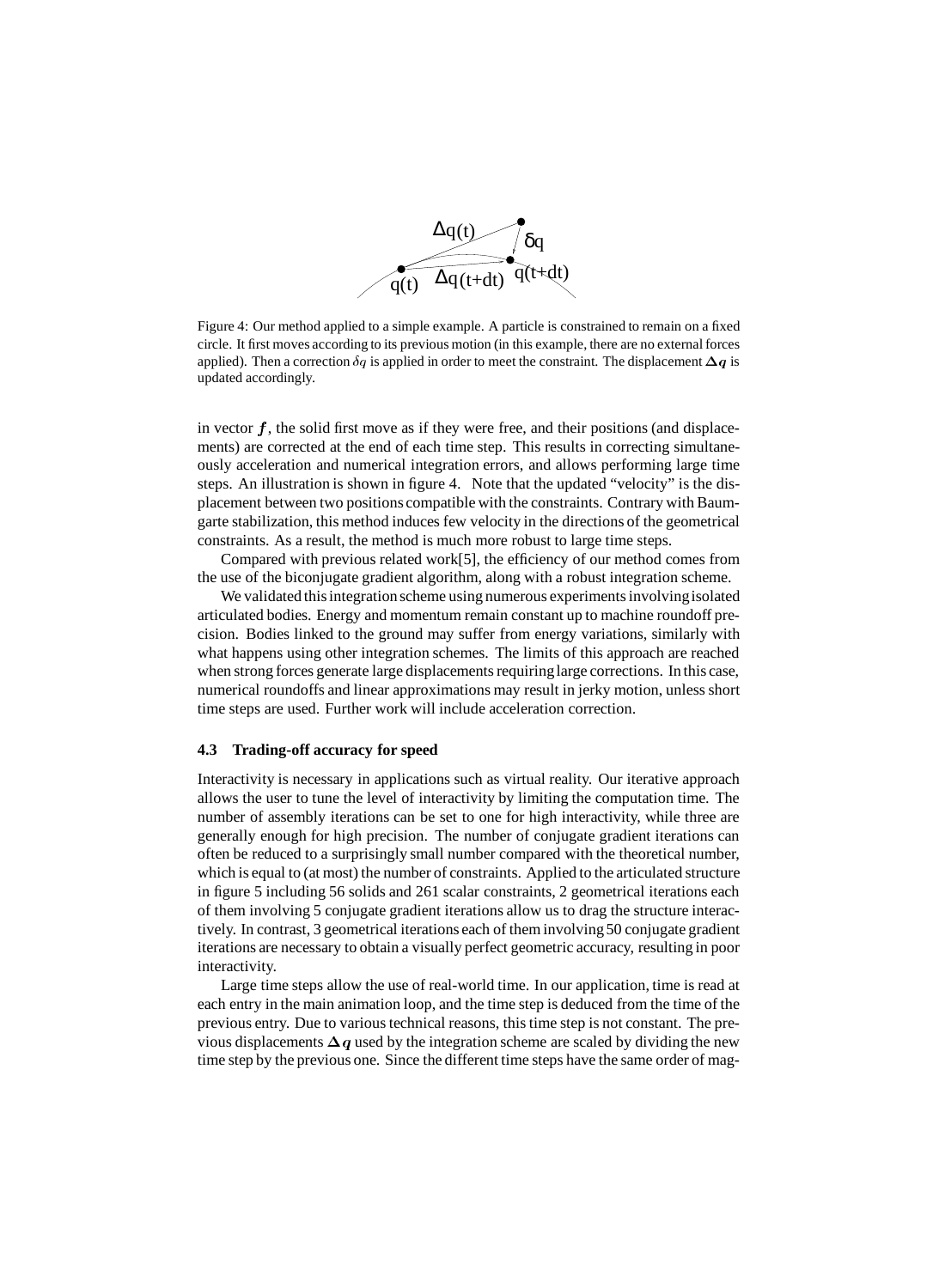

Figure 5: Interactive positioning. Low geometrical precision allows interactivity during motion. Precision is eventually recovered.



Figure 6: Interactive dynamics. The user shakes the plate using a 3D tracker. Low precision allows high interactivity with visually correct results.

nitude, the division does not induce important roundoff errors. We were able to animate the scene shown in figure 6 at 12 frames per second on a standard SGI O2 workstation. This scene includes 28 solids and 108 scalar constraints. Only one geometric iteration and fifteen conjugate gradient iterations are performed for each animation frame. The rendering takes approximately half the computation time.

## **5 Future work**

Our modified post-stabilizationapproach with tunable accuracy or computation time has shown good capabilities for interactive solid animation. Further improvements should include initial guesses of the conjugate gradient solution. However, we have found few similarity between constraint forces from one step to another using displacement constraints. We expect to find more temporal coherency using acceleration correction. Valuable initial guesses may allow the rapid computation of accelerations more compatible with the constraints. This would reduce the geometrical error at each step and consequently, the number of stabilization iterations. Additionally, weighting the geometric errors in terms of their contribution to the percepted accuracy may reduce the necessary computations.

## **Aknowledgements**

We gratefully acknowledge the support of the European Union's Training and Mobility of Researchers (TMR) programme in funding this work.